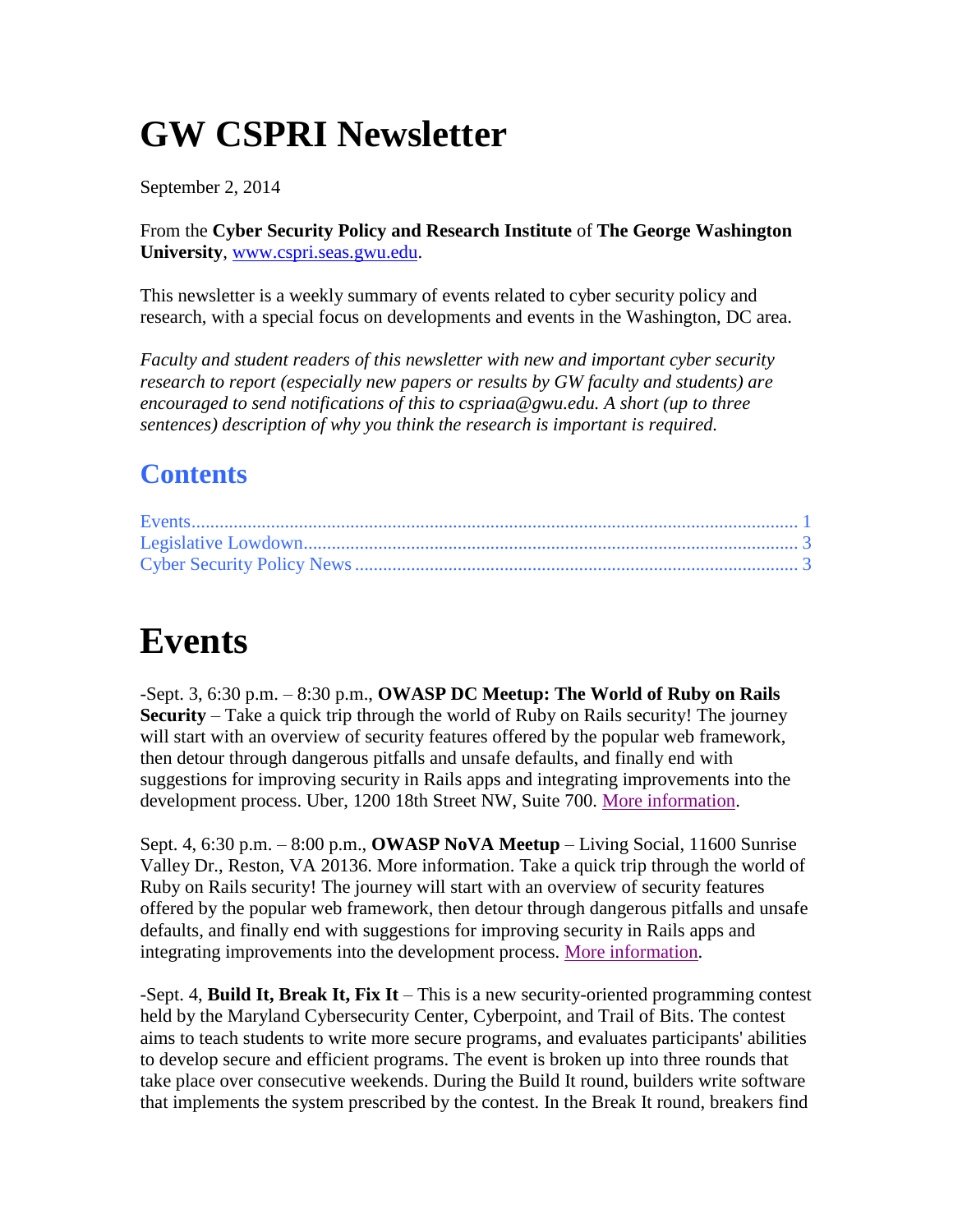as many flaws as possible in the Build It implementations submitted by other teams. During the Fix It round, builders attempt to fix any problems in their Build It submissions that were identified by other breaker teams. Each round will respectively start on August 28th, September 4th, and September 12th. [More information.](https://www.builditbreakit.org/)

-Sept. 5, 7:00 p.m. – 10:00 p.m., **2600 Arlington Meetup** –The goal of the meetings is to discuss technology, hacking, computers, and anything of general interest. The meetings are open to anyone who has a general interest in technology, though the discussion can be technical / dive into geekery at times. Rock Bottom, 4238 Wilson Blvd., Arlington, VA 22203.

-Sept. 9-10, **Cybersecurity Simulation and Exercise for Banks and Credit Unions** – Over a two day period this fall, hundreds of security risk and IT professionals will experience a highly realistic set of scenarios in a safe environment in order to practice and improve their response to cyber incidents. The teams are encouraged to involve multiple parts of their organizations, from IT and security to payments experts to communications teams to line of business leaders and executive teams. [Registration](http://www.fsisac-summit.com/fs-isac-2014-fi-capp-exercise/) and [more information](https://www.fsisac.com/sites/default/files/news/FSISAC_PR_CAPP_07-15-14-v2_AH_WN.pdf) (PDF).

-Sept. 10, 2:00 p.m., **Operationalizing Cyber for the Military Services** – The House Committee on Armed Services' Subcommittee on Intelligence, Emerging Threats and Capabilities will hold a hearing. Rayburn House Office Bldg., Room 2212. [More](http://docs.house.gov/Committee/Calendar/ByEvent.aspx?EventID=102614)  [information.](http://docs.house.gov/Committee/Calendar/ByEvent.aspx?EventID=102614)

-Sept. 10, 3:00 p.m. – 4:30 p.m., **Data Breach Prevention, Response and Management: The Road to Reasonable Security** – Panelists on this Webinar will offer an overview of "reasonable security" with an emphasis on consumer protection, business continuity and litigation considerations. [More information.](http://shop.americanbar.org/ebus/ABAEventsCalendar/EventDetails.aspx?productId=133116150)

-Sept. 10, 3:00 p.m. – 8:00 p.m., **ISACA CM Meetup: Building an Effective Periodic User Access Review Process** – During this session, the speaker will discuss Identity Access Governance Theory, common pitfalls the access review process will face, what an actual review process looks like, and then conduct a real world walk through. Chiapparelli's Restaurant, 237 S. High St., Baltimore, MD 21202. [More information.](http://www.isaca-cmc.org/)

-Sept. 16, 8:00 a.m. – 5:30 p.m., **5 th Annual Billington Cybersecurity Summit** – This conference will feature talks from well-known cybersecurity speakers including Admiral Michael Rogers, Commander, U.S. Cyber Command and Director, National Security Agency/Chief, Central Security Service. This leading summit also will feature Michael Daniel, Special Assistant to the President and Cybersecurity Coordinator, The White House; David DeWalt, Chairman and Chief Executive Officer, FireEye; Dr. Phyllis Schneck, Deputy Under Secretary for Cybersecurity, NPPD. Capital Hilton, 1001 16<sup>th</sup> St. NW. [More information.](http://www.billingtoncybersecurity.com/2014summit/)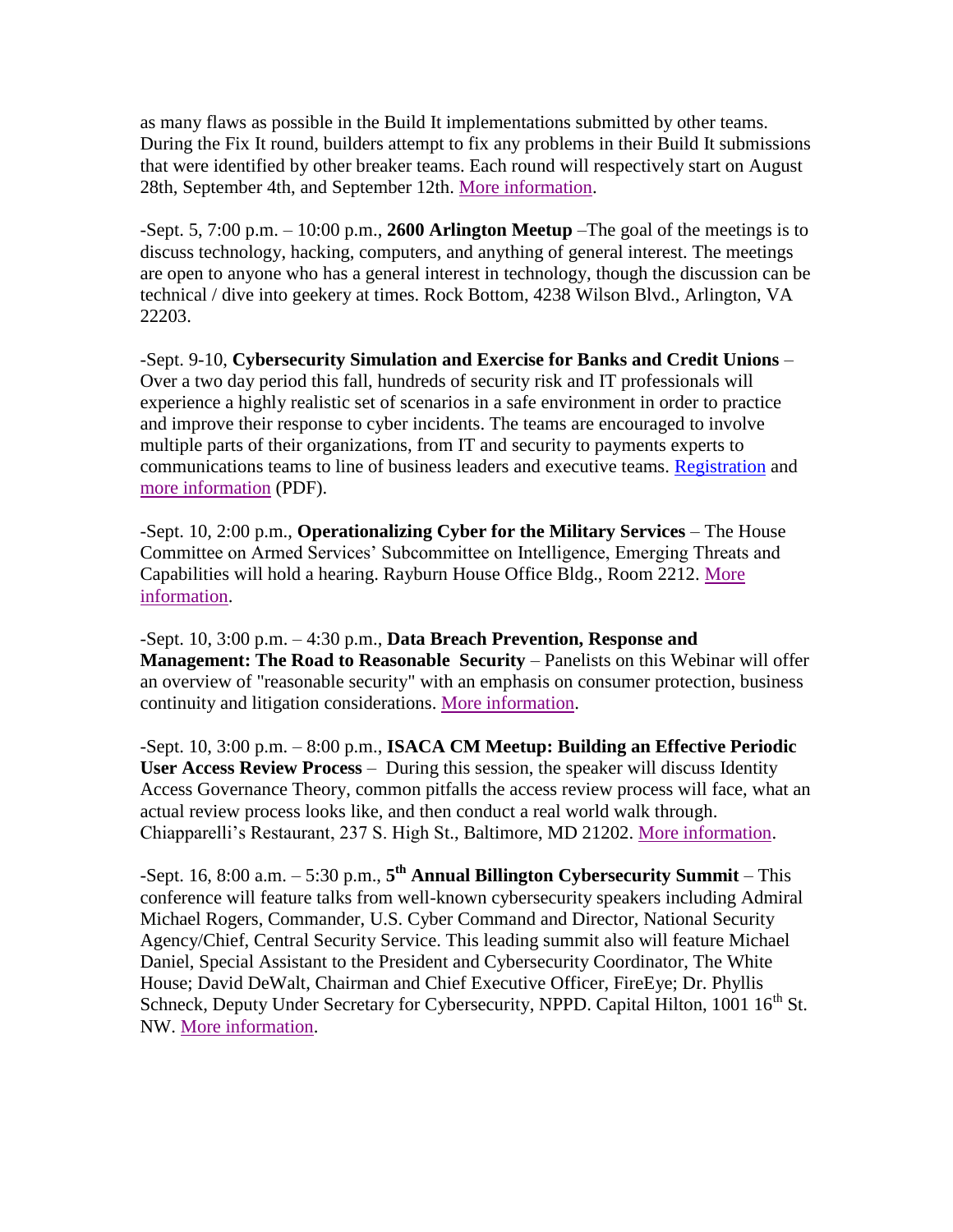# <span id="page-2-0"></span>**Legislative Lowdown**

-The Federal Trade Commission (FTC) is considering new ways in which parents can verify their kids' identities online, writes [The Hill.](http://thehill.com/regulation/216198-ftc-expands-childrens-online-privacy-protection-rule) The proposed [changes](https://s3.amazonaws.com/public-inspection.federalregister.gov/2014-20645.pdf) are to The Children's Online Privacy Protection Act, last updated in July 2013, which requires websites to obtain consent from the parents of children who are under the age of 13 before sharing their personal information.

## <span id="page-2-1"></span>**Cyber Security Policy News**

-The FBI is investigating claims that a hacker stole nude photos of actress Jennifer Lawrence and a host of other celebrities and posted them online. Apple says it's investigating whether any iCloud accounts had been hacked, and it remains unclear how the attackers obtained the images. "Some cybersecurity experts speculated that hackers may have obtained a cache of private celebrity images by exploiting weaknesses in an online image-storing platform," [reports](http://hosted.ap.org/dynamic/stories/U/US_PEOPLE_JENNIFER_LAWRENCE?SITE=AP&SECTION=HOME&TEMPLATE=DEFAULT&CTIME=2014-09-01-17-38-40) The Associated Press.

-Contractors that work with the U.S. Defense Department are expecting new rules that will require them to report computer breaches to the Pentagon and give the government access to their networks to analyze the attacks, according to Bloomberg. "Groups representing the contractors are raising concern about the Pentagon rooting around their data, and say smaller companies may not even have the cybersecurity protections needed to comply," [writes](http://www.bloomberg.com/news/2014-08-13/military-companies-brace-for-rules-on-monitoring-hackers.html) Chris Strohm. "The pending rule change marks an escalation of efforts to understand the scale of hacking as the Defense Department plans to spend \$23 billion through fiscal year 2018 on cybersecurity. The crux of the rule is designed to ensure companies handling classified data quickly inform the Pentagon of hacking attacks."

Information sharing about breaches works both ways, of course. Toward that end, the FBI and DHS say they will work to release cyberthreat information more rapidly to the healthcare industry, following a massive breach at hospital vendor Community Health Systems that jeopardized more than 4 million patient records. According to [Computerworld,](http://www.computerworld.com/article/2598525/healthcare-it/us-agencies-to-release-cyberthreat-info-faster-to-healthcare-industry.html) part of the problem is that much information gathered by federal investigators is classified, and needs to be de-classified or vetted before being shared with private industry.

The federal government also has much work to do in sharing threat information with its state partners. Government Technology carries [a story](http://www.govtech.com/federal/Some-Governments-Unaware-of-Special-DHS-Cybersecurity-Program.html) which notes that despite a 2013 executive order calling on DHS to share classified and unclassified cybersecurity information to 16 "critical infrastructure" sectors, most state officials remain unaware of the program. "Three state chief information security officers (CISOs) were contacted by *Government Technology* and none of them were familiar with the DHS Enhanced Cybersecurity Services program," reports Brian Heaton. "Designed to pass along